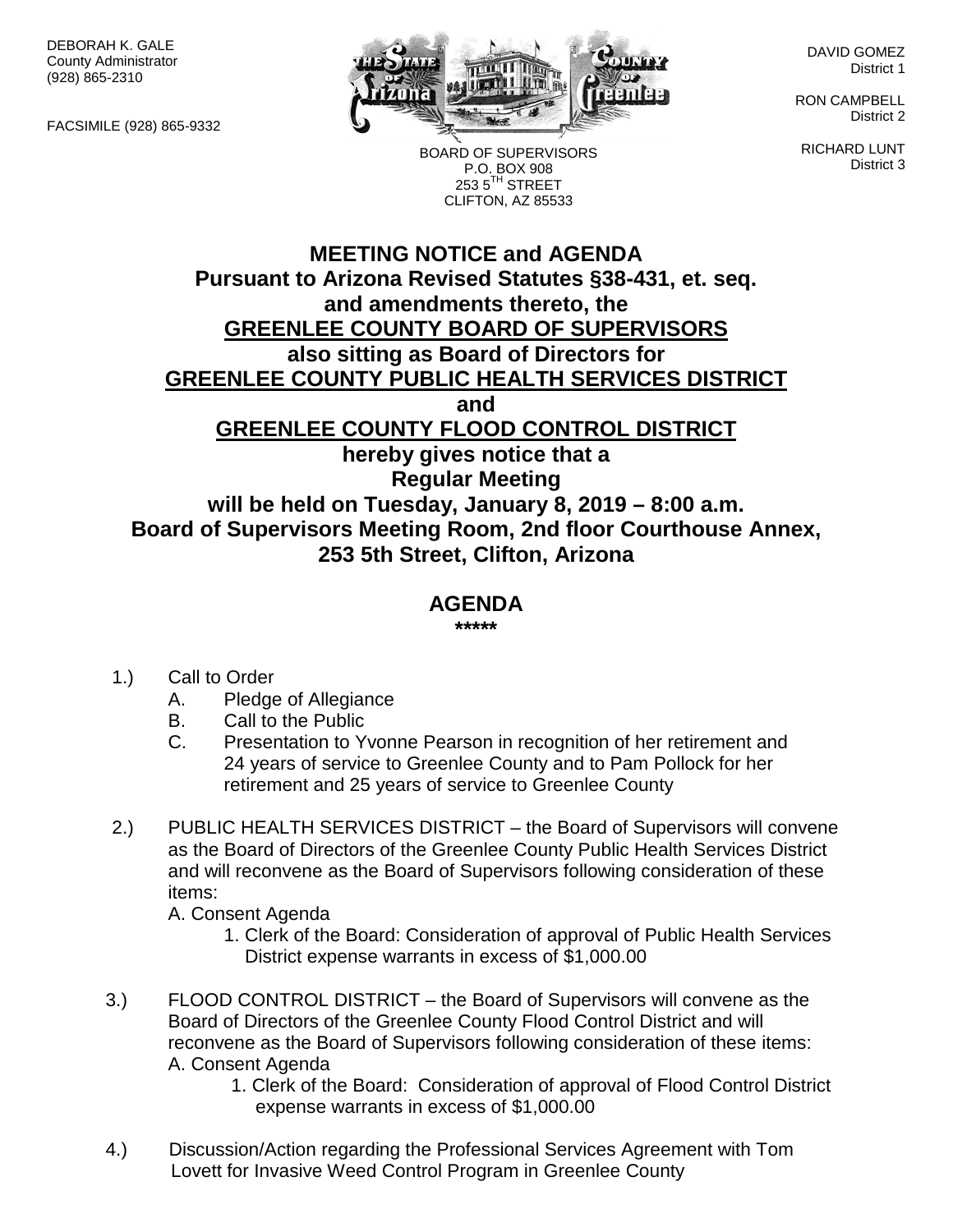- 5.) Madeline Montoya, Superior Court Clerk
	- A. Discussion/Action regarding the Appointment of Lisa Stacy as Chief Deputy Superior Court and approval of the Employee Transaction Form
- 6.) Akos Kovach, Economic Developmental Coordinator
	- A. Discussion/Action regarding Growing Greenlee III
	- B. Discussion/Action regarding Greenlee County Women's Career Expo
	- C. Discussion/Action regarding Survey Fun Fest part 1
	- D. Discussion/Action regarding Survey Fun Fest part 2
	- E. Update on Greenlee County Chamber Mixer at the South Annex Building
- 7.) Phillip Ronnerud, County Engineer
	- A. Discussion/Action regarding the ground lease for Todd Turney at the Greenlee County Airport
- 8.) Tony Hines, Public Works Manager Facilities/Fleet A. Discussion/Action regarding three (3) bids to purchase a new tire machine for the fleet shop in the amount not to exceed \$21,000.00 to be paid with budgeted general funds
- 9.) Kay Gale, County Administrator A. County and State budget and legislative issues B. Calendar and Events
- 10.) Consent Agenda
	- A. Clerk of the Board: Consideration of approval of minutes to previous meetings: 09/18/18
	- B. Clerk of the Board: Consideration of approval of expense warrants in excess of \$1,000.00 – Voucher 1042, 1043, 1044, 1045, 1046
	- C. Chief Finance Officer: Consideration of approval of General Fund loans in the amount of \$1,571.50 to be reimbursed upon receipt of funds: Fund 139- \$1,252.11; Fund 159 - \$286.84; Fund 167 - \$32.55
	- D. Superior Court Judge: Consideration of appointment of Judge Pro Tempore for the Honorable Gary Scales, Honorable C. Allan Perkins, and Honorable Travis W. Ragland effective July 1, 2019 and ending June 30, 2020
	- E. Superior Court Judge: Consideration of appointment of Richard Guerena as Justice of the Peace Pro Tempore
- 11.) Supervisor Reports

Supervisor Richard Lunt

- A. Arizona State Department of Transportation Board Meeting
- B. County Supervisors Association Meeting (CSA)
- C. Eastern County Organization Meeting (ECO)